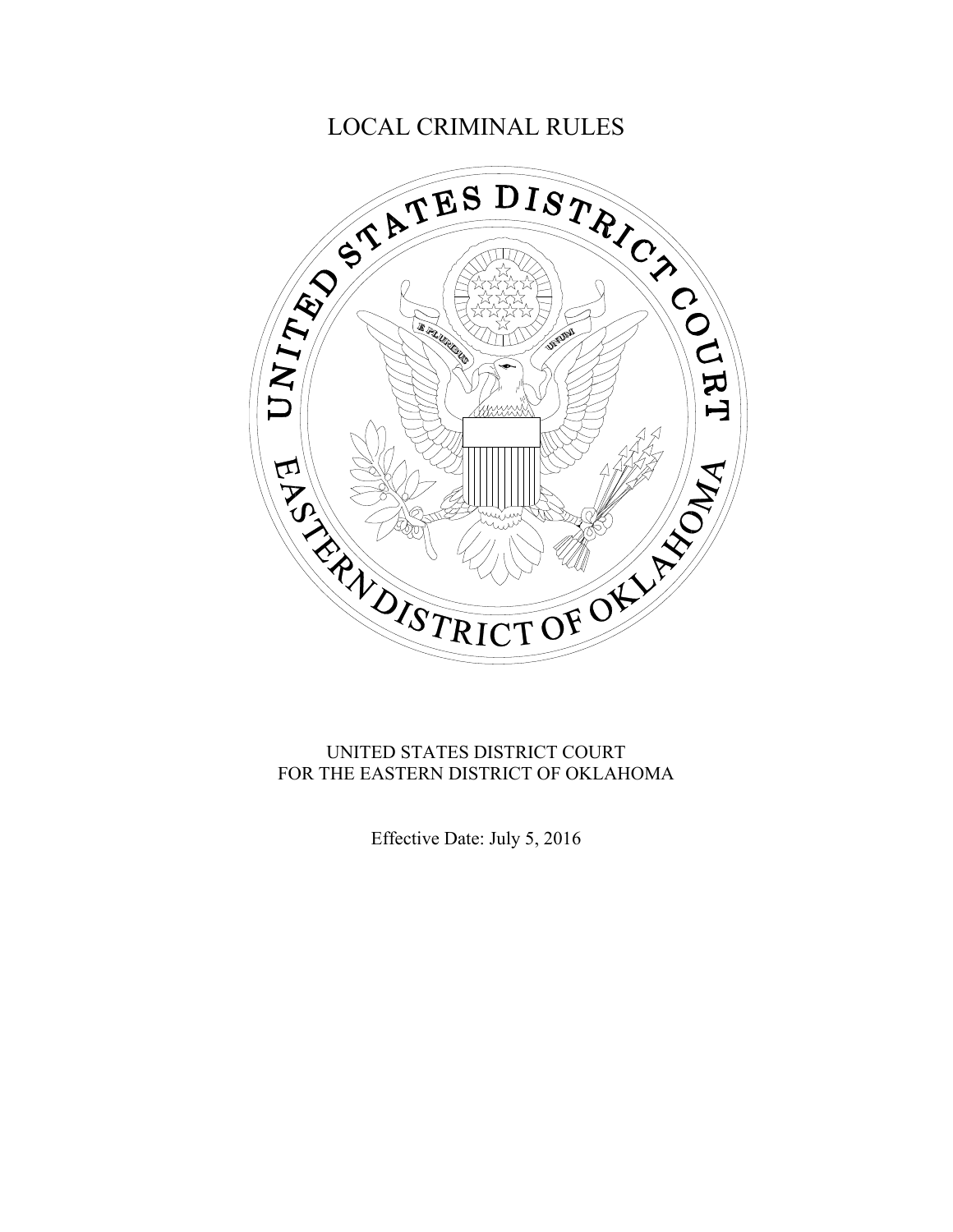### **UNITED STATES DISTRICT COURT FOR THE EASTERN DISTRICT OF OKLAHOMA**

#### **LOCAL COURT RULES**

#### **LOCAL CRIMINAL RULES**

#### **PREAMBLE**

 AUTHORITY. These local rules of the United States District Court for the Eastern District of Oklahoma are promulgated under the authority of Title 28, United States Code, Section 2071; and Rule 57 of the Federal Rules of Criminal Procedure. These local criminal rules are promulgated to supplement the Federal Rules of Criminal Procedure with local court procedure.

 UNIFORM NUMBERING. The Judicial Conference of the United States has required uniform numbering for all local court rules in conformity with the Federal Rules. They require a ".1" designation be added to the number of the Federal Rule of Civil or Criminal Procedure to indicate that the federal rule is being supplemented by a local civil or criminal court rule. For example, if if Fed. R. Crim. P. 5.1 is supplemented, it is designated LCrR 5.1.1.

> **James H. Payne, Chief Judge Ronald A. White, Judge**

> **Frank H. Seay, Senior Judge**

**Kimberly E. West, Magistrate Judge Steven P. Shreder, Magistrate Judge** 

Effective Date: July 5, 2016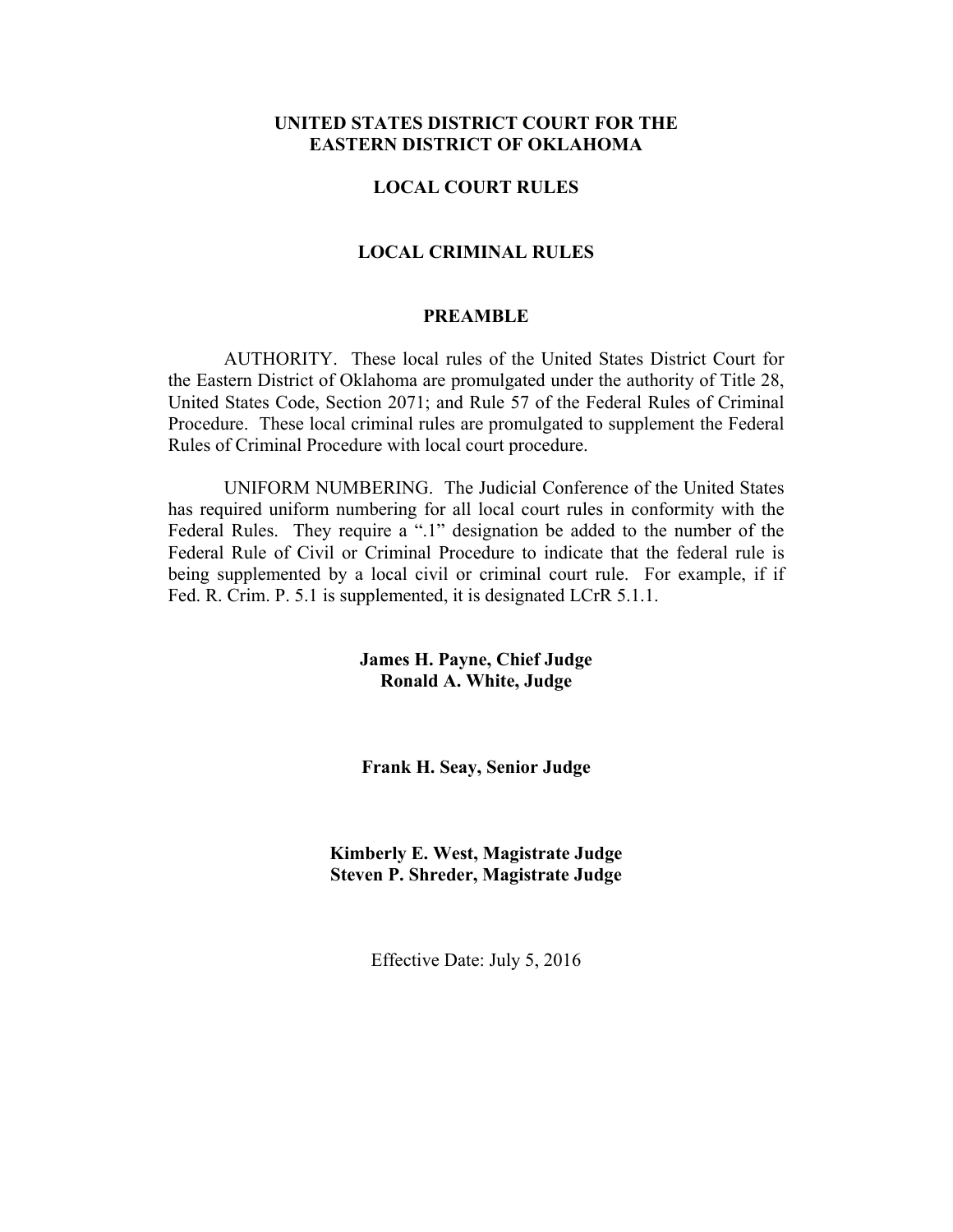Patrick Keaney, Clerk United States District Court Ed Edmondson Federal Building 101 North Fifth Street, Room 208 Muskogee, OK 74401 (918) 684-7920

### **Counties within the Eastern District of Oklahoma are:**

| <b>Marshall</b> |
|-----------------|
| McCurtain       |
| McIntosh        |
| <b>Murray</b>   |
| <b>Muskogee</b> |
| <b>Okfuskee</b> |
| <b>Okmulgee</b> |
| Pittsburg       |
| Pontotoc        |
| Pushmataha      |
| <b>Seminole</b> |
| Sequoyah        |
| Wagoner         |
|                 |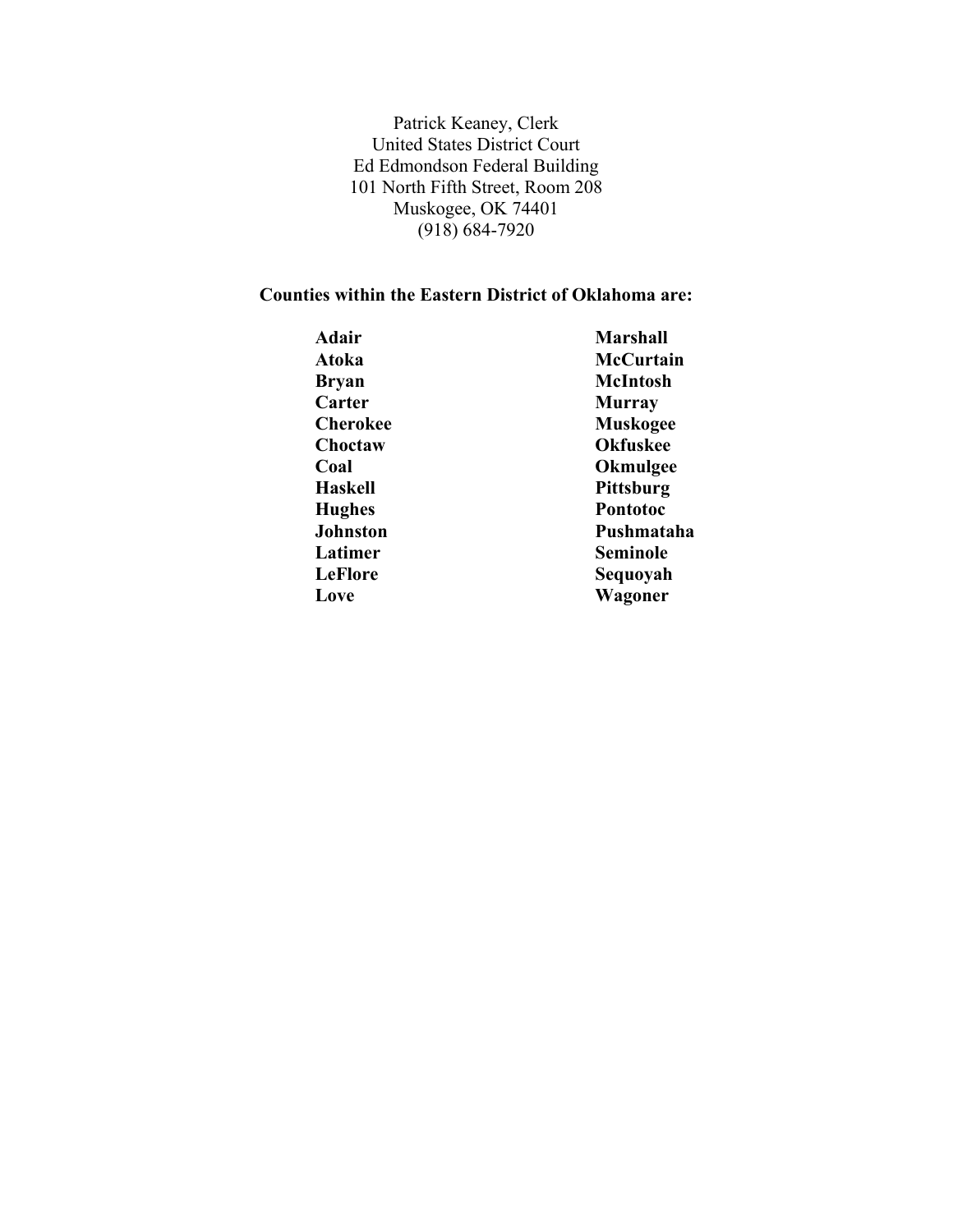| LOCAL CRIMINAL RULE 5.1 - PRELIMINARY PROCEEDINGS - UNITED STATES      |
|------------------------------------------------------------------------|
| LOCAL CRIMINAL RULE 12.1 - MOTIONS, APPLICATIONS AND OBJECTIONS  5     |
|                                                                        |
|                                                                        |
| LOCAL CRIMINAL RULE 26.1 - LISTS OF WITNESSES AND EXHIBITS AT TRIAL 9  |
|                                                                        |
| LOCAL CRIMINAL RULE 32.2 - SENTENCING CORRESPONDENCE 11                |
| LOCAL CRIMINAL RULE 49.1 - FILING BY ELECTRONIC MEANS AND PROOF OF     |
| LOCAL CRIMINAL RULE 49.2 - FORMAT OF PAPERS PRESENTED FOR FILING 12    |
| LOCAL CRIMINAL RULE 49.1.1 - REDACTION OF PERSONAL DATA IDENTIFIERS 13 |
|                                                                        |
| LOCAL CRIMINAL RULE 53.1 - USE OF ELECTRONIC COMMUNICATION DEVICES,    |
| LOCAL CRIMINAL RULE 57.1 - RELEASE OF INFORMATION BY ATTORNEYS IN      |
| LOCAL CRIMINAL RULE 57.2 - PLAN FOR IMPLEMENTING THE CRIMINAL          |
| LOCAL CRIMINAL RULE 58.1 - FORFEITURE OF COLLATERAL IN LIEU OF         |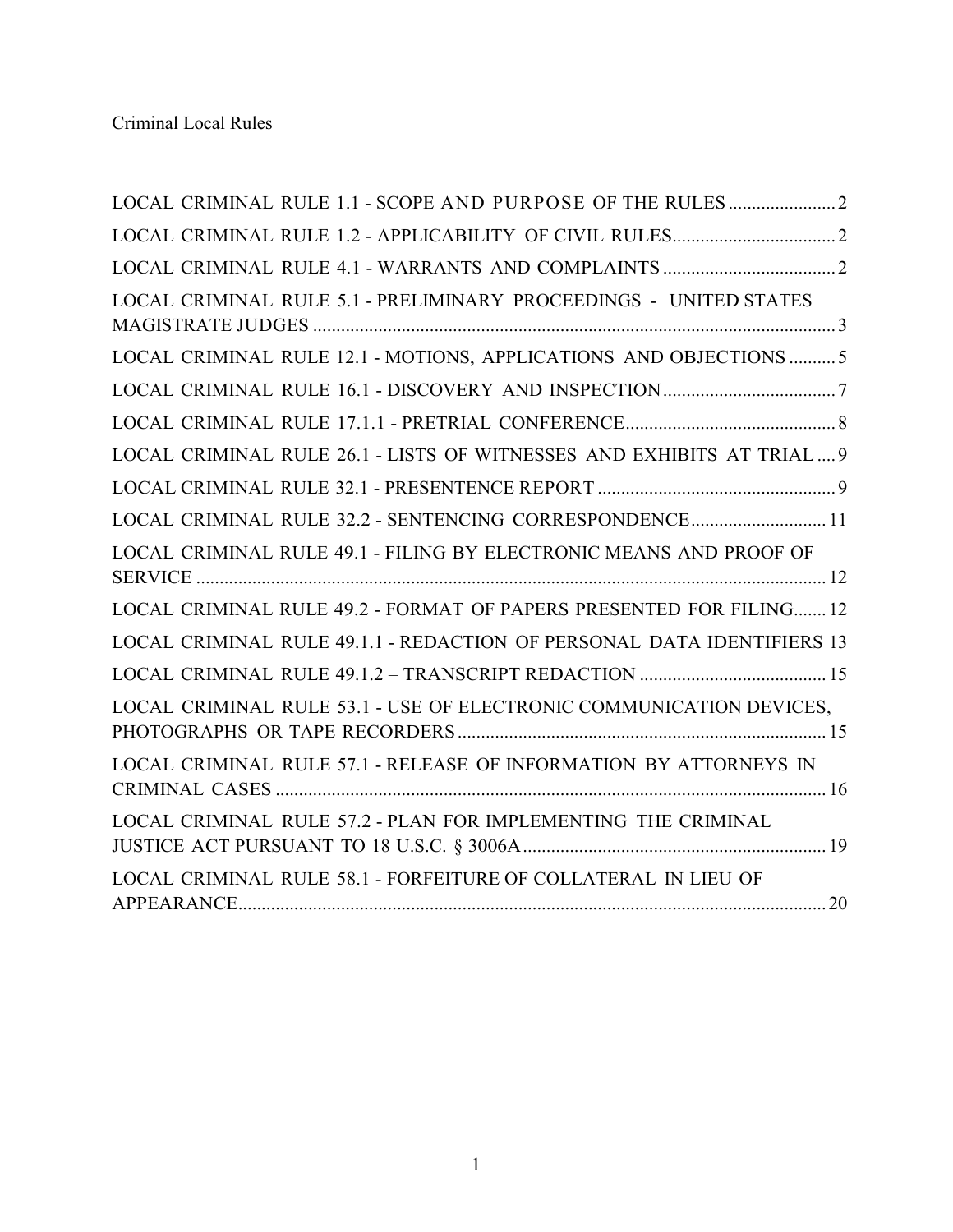### <span id="page-4-0"></span>**LOCAL CRIMINAL RULE 1.1 - SCOPE AND PURPOSE OF THE RULES**

- A. **Title and Citation.** These Rules shall be known as the Local Criminal Rules of the United States District Court for the Eastern District of Oklahoma. They may be cited as "LCrR"
- B. **Effective Date.** These Rules become effective on July 5, 2016.
- C. **Scope and Purpose of the Rules.** These Rules shall apply in all proceedings in criminal actions. These Rules are promulgated to supplement the Federal Rules of Criminal Procedure with local court procedure not to be inconsistent with the Federal Rules.
- D. **Relationship to Prior Rules; Cases Pending on Effective Date.** These Rules supersede all previous rules promulgated by this Court, or any Judge of this Court, and they shall govern all applicable proceedings brought in this Court after the effective date. These Rules also shall apply to all proceedings pending on the effective date, except to the extent that in the opinion of the Court the application thereof would not be feasible or would work an injustice.
- E. **Judicial Waiver.** A Judge may waive any requirement of these Rules when the administration of justice requires such waiver.

### <span id="page-4-1"></span>**LOCAL CRIMINAL RULE 1.2 - APPLICABILITY OF CIVIL RULES**

When appropriate in a criminal context, the Local Rules of Civil Procedure are also deemed applicable to criminal cases.

### <span id="page-4-2"></span>**LOCAL CRIMINAL RULE 4.1 - WARRANTS AND COMPLAINTS**

A. **Sealing.** Upon written application showing good cause, filed documents may be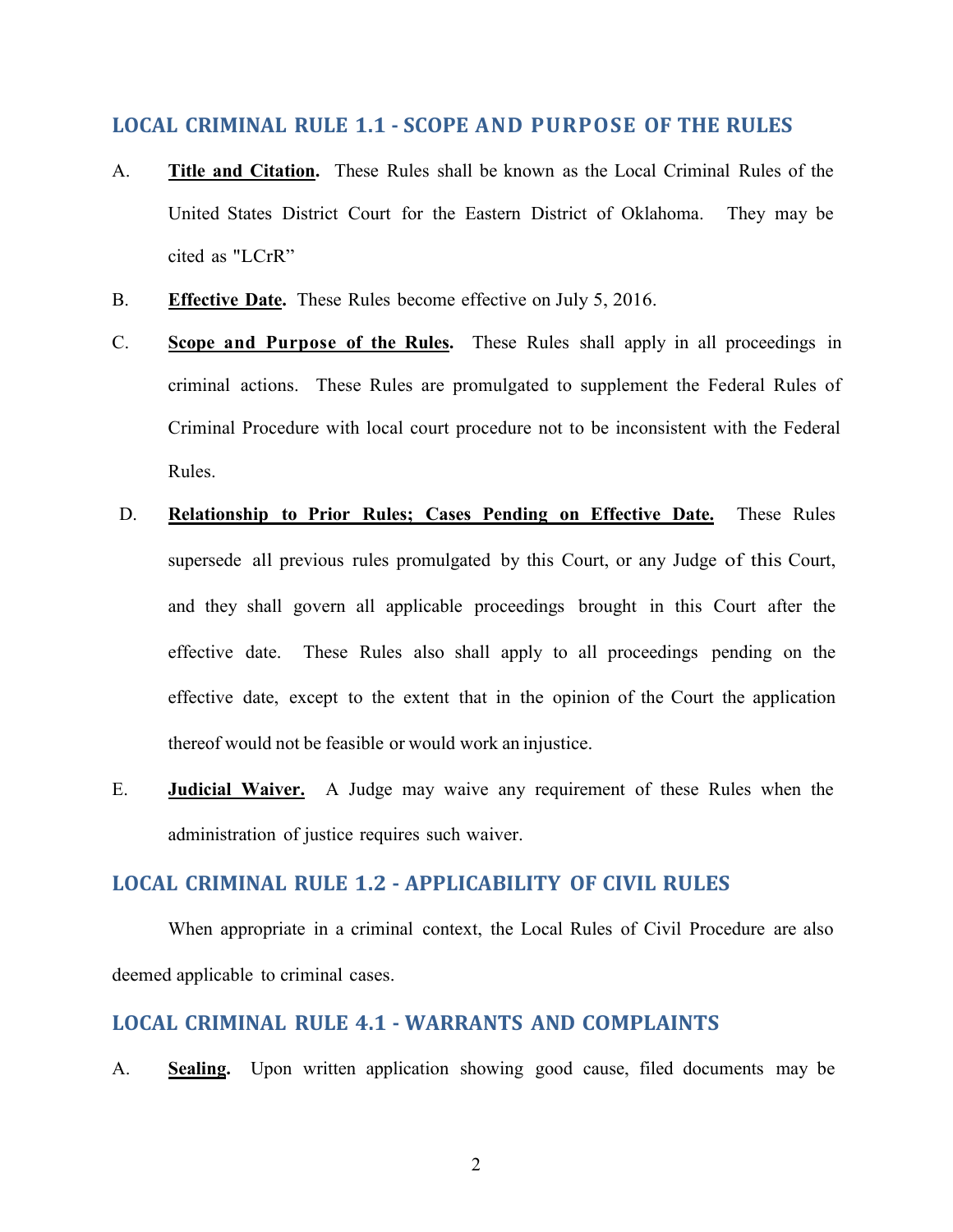sealed by order of a judge or magistrate judge. Sealed documents, except those filed pursuant to 18 U.S.C. § 3509(d)(2), shall automatically revert to public documents at the defendant's first court appearance. For good cause shown, the sealing of the documents may be extended by the court upon written application.

B. **Filing Upon Return.** Pursuant to Rule 41(i), Federal Rules of Criminal Procedure, the Magistrate Judge shall deliver the warrant, the return, the inventory, and all other papers in connection therewith, to the Court Clerk for filing upon return of the warrant.

# <span id="page-5-0"></span>**LOCAL CRIMINAL RULE 5.1 - PRELIMINARY PROCEEDINGS - UNITED STATES MAGISTRATE JUDGES**

- A. **General Authorization.** Each Magistrate Judge is designated and authorized to perform any function consistent with the Constitution and laws of the United States, including but not limited to:
	- 1. Try persons accused of, and sentence persons convicted of, misdemeanors committed within this district in accordance with 18 U.S.C. § 3401, and order a presentence investigation report on any such person if the defendant consents in writing;
	- 2. Enter bond forfeitures, remissions and judgment on bond forfeitures and exonerations of bonds in proceedings before the Magistrate Judge;
	- 3. Conduct removal proceedings and issue warrants of removal;
	- 4. Accept pleas and impose sentences upon the transfer of any information or indictment charging a misdemeanor offense, pursuant to Rule 20, Federal Rules of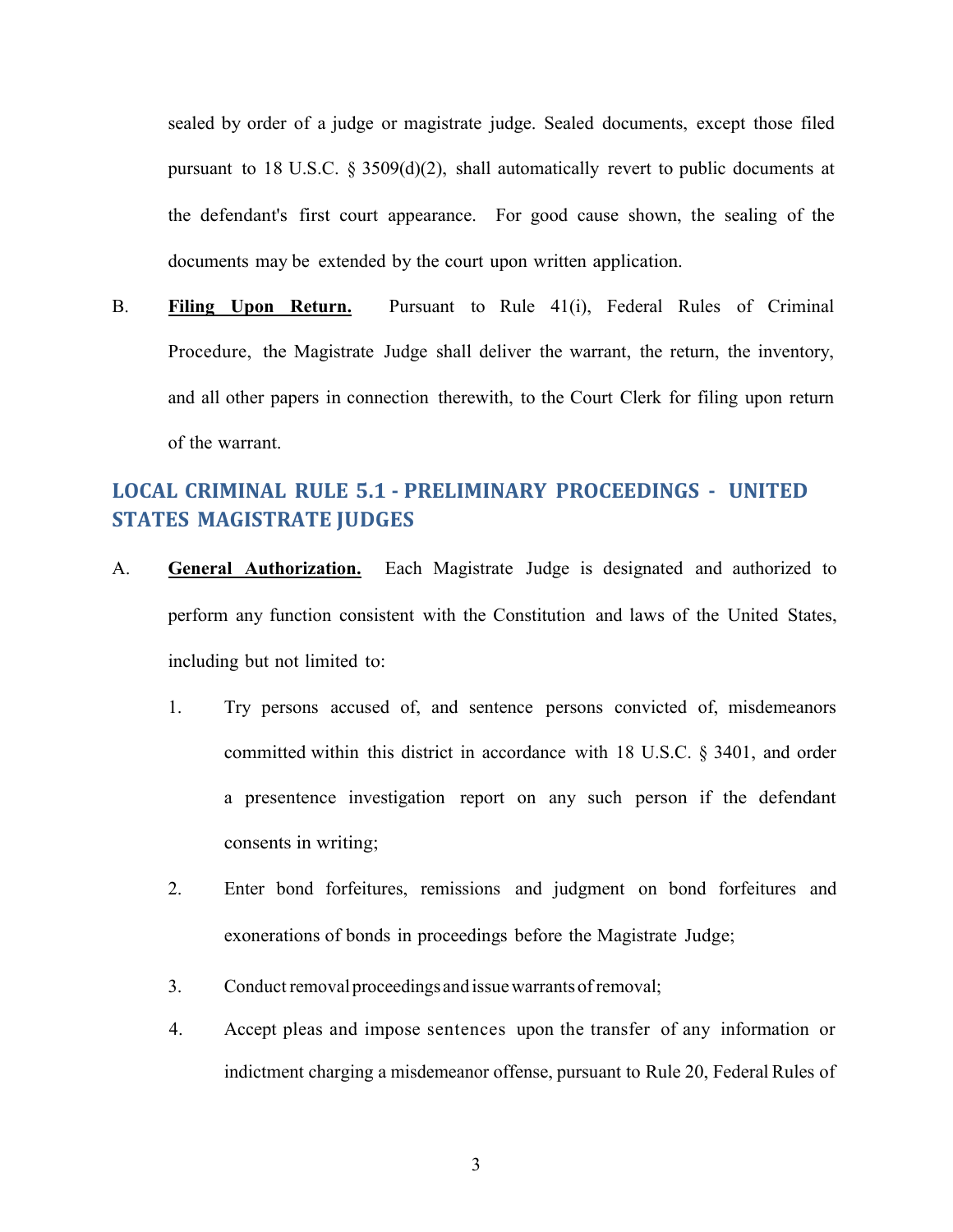Criminal Procedure, if the defendant consents in writing to this procedure;

- 5. Conduct extradition proceedings in accordance with 18 U.S.C. § 3184;
- 6. Conduct proceedings pursuant to letters rogatory in accordance with 28 U.S.C. §1782 as a person hereby appointed by the Court;
- 7. Conduct preliminary hearings;
- 8. Accept pleas of guilty in felony cases if defendant consents in writing.
- 9. Conduct hearings, including evidentiary hearings, and submit to a District Judge of the Court proposed findings of fact and recommendations in accordance with 28 U.S.C. § 636(b)(1)(B) for the disposition of any motion excepted in 28 U.S.C. §  $636(b)(1)(A)$ , of applications for post-trial relief by individuals convicted of criminal offenses and of prisoner petitions challenging conditions of confinement;
- 10. Conduct pretrial conferences and enter pretrial orders, upon request of a District Judge of the Court;
- 11. Conduct arraignments in felony criminal cases;
- 12. Impanel and recall the grand jury and receive returns in accordance with Rule 6, Federal Rules of Criminal Procedure;
- 13. Conduct preliminary hearings on petitions to revoke probationary sentences;
- 14. Issue subpoenas, writs of habeas corpus ad testificandum or habeas corpus ad prosequendum, or other orders necessary to obtain the presence of parties, witnesses or evidence for court proceedings;
- 15. Accept waivers of indictment pursuant to Rule 7(b), Federal Rules of Criminal Procedure;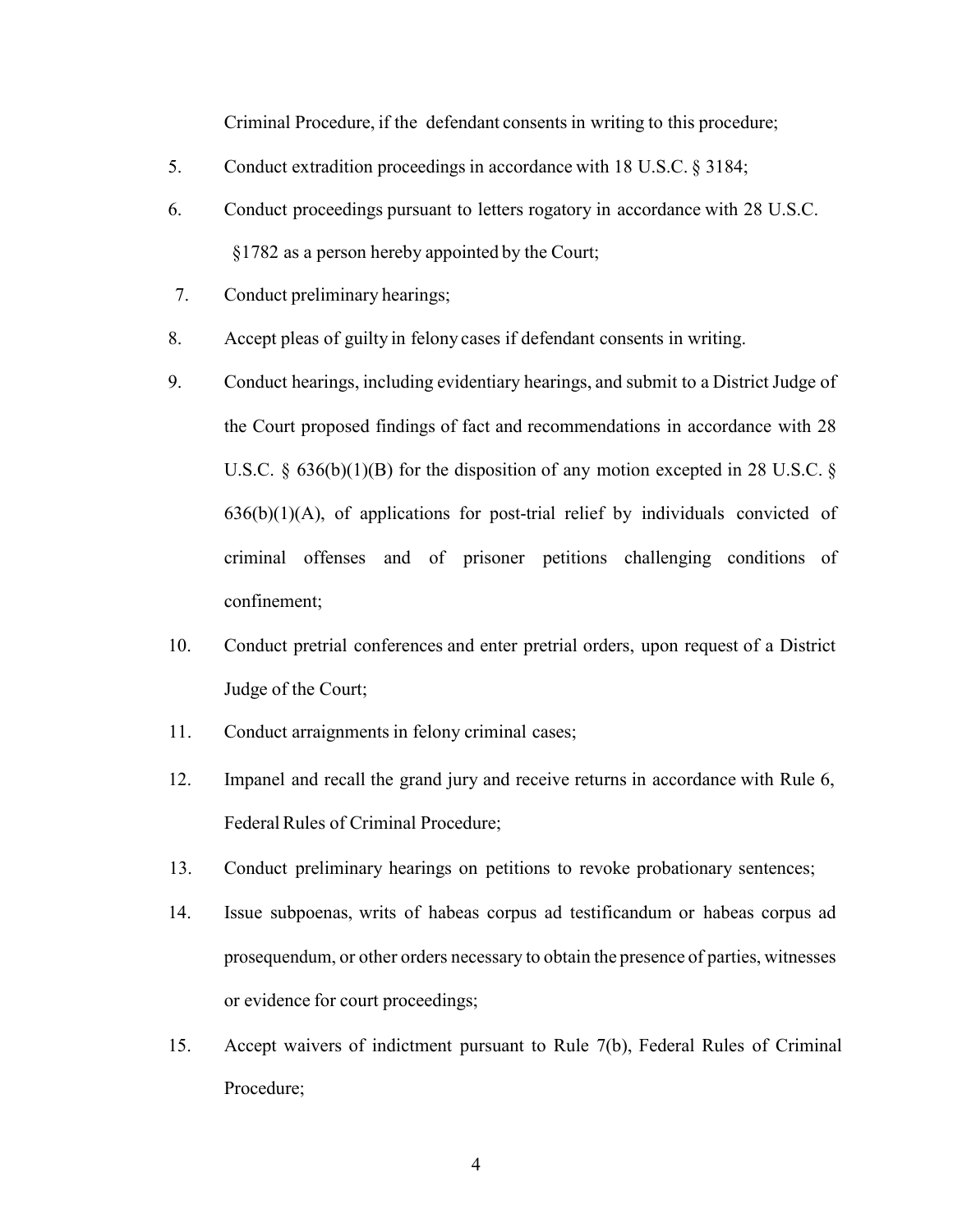- 16. Conduct hearings on petitions to modify, revoke, or terminate supervised release pursuant to 18 U.S.C.  $\S$  3401(i);
- 17. Issue findings of fact and recommendations as to disposition of a proposed order of restitution arising under the "Antiterrorism and Effective Death Penalty Act of 1996;"
- 18. Conduct jury selection in felony criminal cases if the parties consent in writing; and
- 19. Conduct competency hearings.

# <span id="page-7-0"></span>**LOCAL CRIMINAL RULE 12.1 - MOTIONS, APPLICATIONS AND OBJECTIONS**

- A. **Motions in Writing.** Motions in criminal cases shall be in writing and state with particularity the grounds therefor and the relief or order sought.
- B. **Statement of Objection.** The first page of every motion shall contain a statement as to whether or not opposing counsel objects to the motion. Failure to include this statement as to opposing counsel's position may result in the motion being summarily denied.
- C. **Concise Brief Required.** All motions and responses thereto must be accompanied by a concise brief citing all authorities upon which the movant or respondent relies. A motion and the brief in support may be presented to the Court as one document if clearly stated in the caption of the document.
- D. **Notice of Motion Dates.** In cases where counsel for defendant has made an appearance of record, notice setting a time for the filing of motions and responses thereto may be sent by the Court Clerk.
- E. **Time of Filing in Absence of Notice.** All motions, including motions in limine, shall be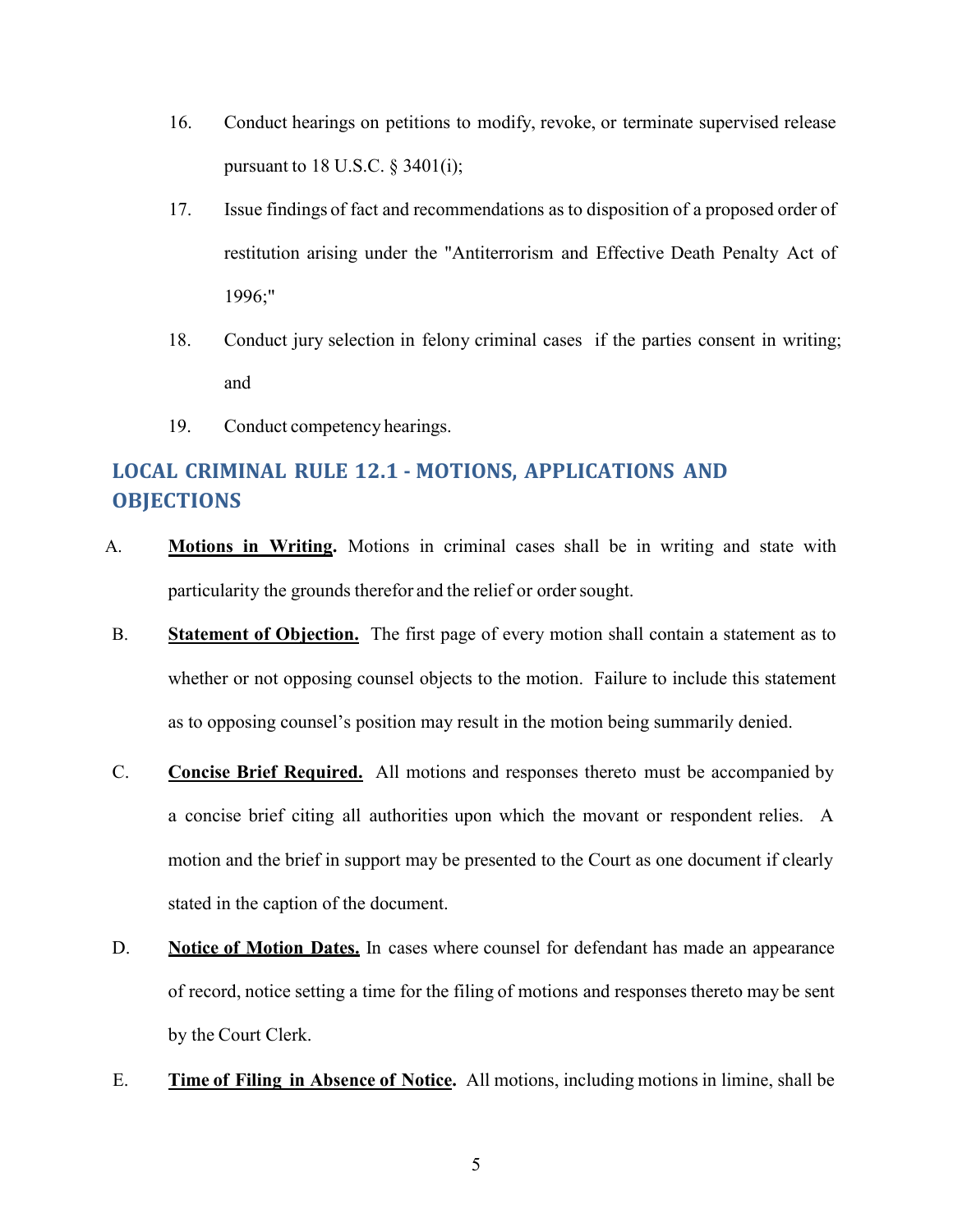filed with the Court Clerk within such time as the Court may order. Absent such special order, all such motions shall be filed with the Court Clerk within fourteen (14) days after arraignment. The responses shall be filed within seven (7) days of the filing of said motions, unless a different time is fixed by statute or the Federal Rules of Criminal Procedure, or the Court orders otherwise.

F. **Motions for Extensions of Time and Continuances.** Motions and proposed orders to continue the trial date must address with particularity the provisions of the Speedy Trial Act, specifically, 18 U.S.C. § 3161(h).

 Motions for continuances involving scheduling conflicts with Oklahoma federal courts and state courts shall comply with General Order No. 98-2, In re: Guidelines for Resolving Scheduling Conflicts with Oklahoma Federal Courts and State Courts.

### G. **Motions to Reconsider or Overrule Actions Taken by District Judges or Magistrate**

**Judges of This District in Connection with Ex Parte Applications.** Once a motion or application has been presented and an order entered by a Judge or Magistrate Judge sitting in this district, any request to reconsider or overrule such determination shall be presented to the Judge or Magistrate Judge entering the order, if available. If presented to a different Judge or Magistrate Judge, the movant or applicant shall make known the action taken by the Judge or Magistrate Judge to whom it was previously submitted. This provision is intended to apply to such matters as applications for search warrants, wiretaps, pen registers, and other such applications or motions which are made to a Judge or Magistrate Judge without a case having been filed. It is not a means to appeal an order entered in a case, nor is it intended to apply where a case is transferred from one Judge to another and a motion to reconsider a prior ruling is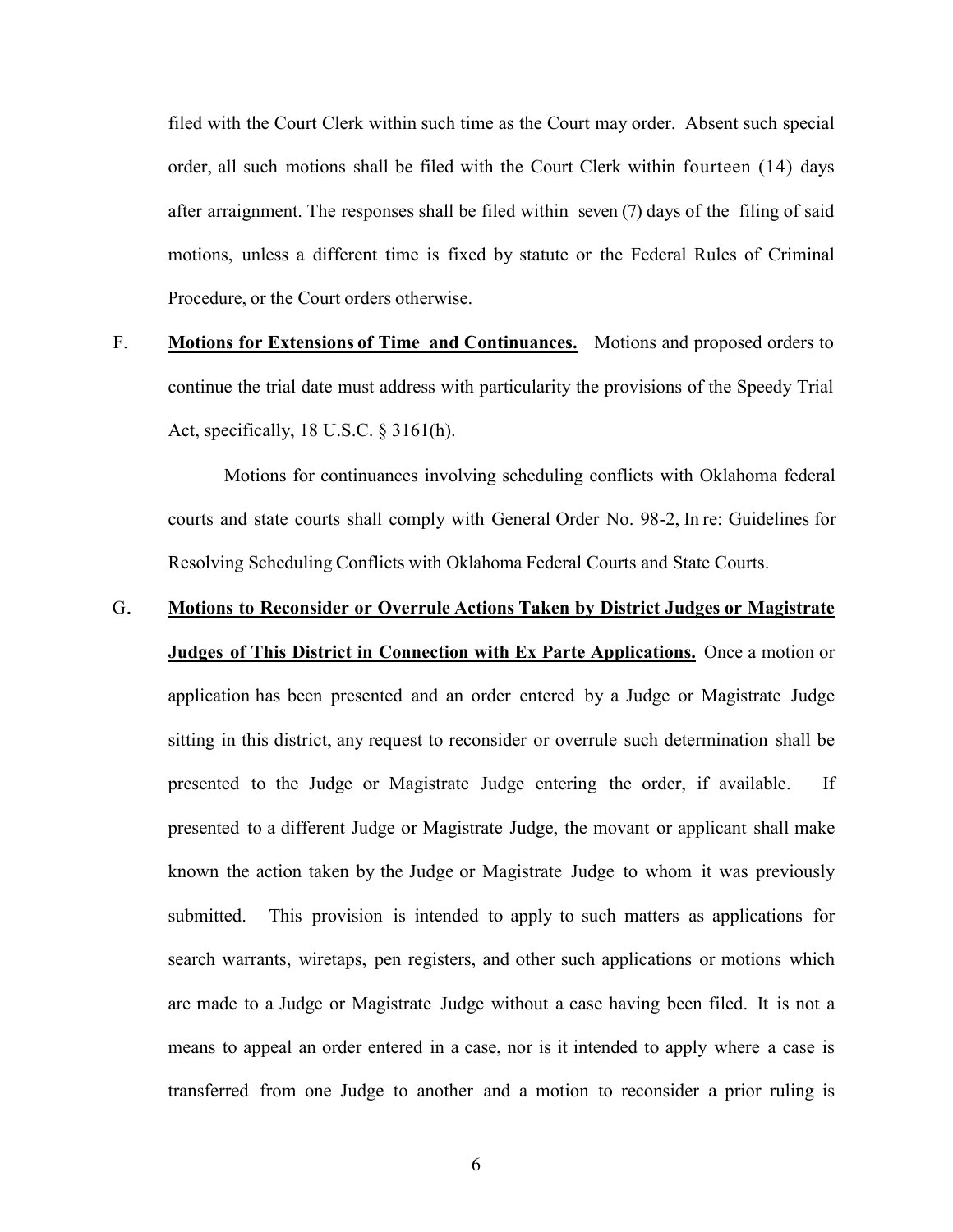made.

- H. **Motions for Evidentiary Hearing**. A party requesting an evidentiary hearing in connection with a motion shall state the factual and legal bases for the request in the motion or response, state whether each party agrees to or opposes the request, and estimate the length of time the requested evidentiary would take.
- I. **Joinder of Co-Defendant's Motion**. A co-defendant who seeks to join a specific motion previously filed by a co-defendant must file a joinder in the motion.
- J. **Motion for Stay of Release Pending Appeal of Bond Decision.** At the conclusion of a bond hearing pursuant to 18 U.S.C. § 3142 in which a Magistrate Judge has set a bond which will result in release of a defendant if the conditions of the bond are met, an announcement in open court by the prosecutor that the government intends to appeal the bond to a District Judge shall result in an immediate stay of the bond set by the Magistrate Judge. Such stay shall continue until 5:00 p.m. that day, or in the event the bond is set in open court after 5:00p.m., until 9:30 a.m. the morning of the following business day, unless the prosecutor shall file an "Appeal of Magistrate Judge's Order" with the Court Clerk, upon which the stay shall become permanent unless and until it is lifted by a District Judge. The "Appeal of Magistrate Judge's Order" may be summary in form and need not be typed, but it shall be filed on or before the close of the business day following the day the bond was set by the filing of a detailed factual statement, in proper form, setting forth the grounds of appeal.

### <span id="page-9-0"></span>**LOCAL CRIMINAL RULE 16.1 - DISCOVERY AND INSPECTION**

#### A. **Discovery Conference.**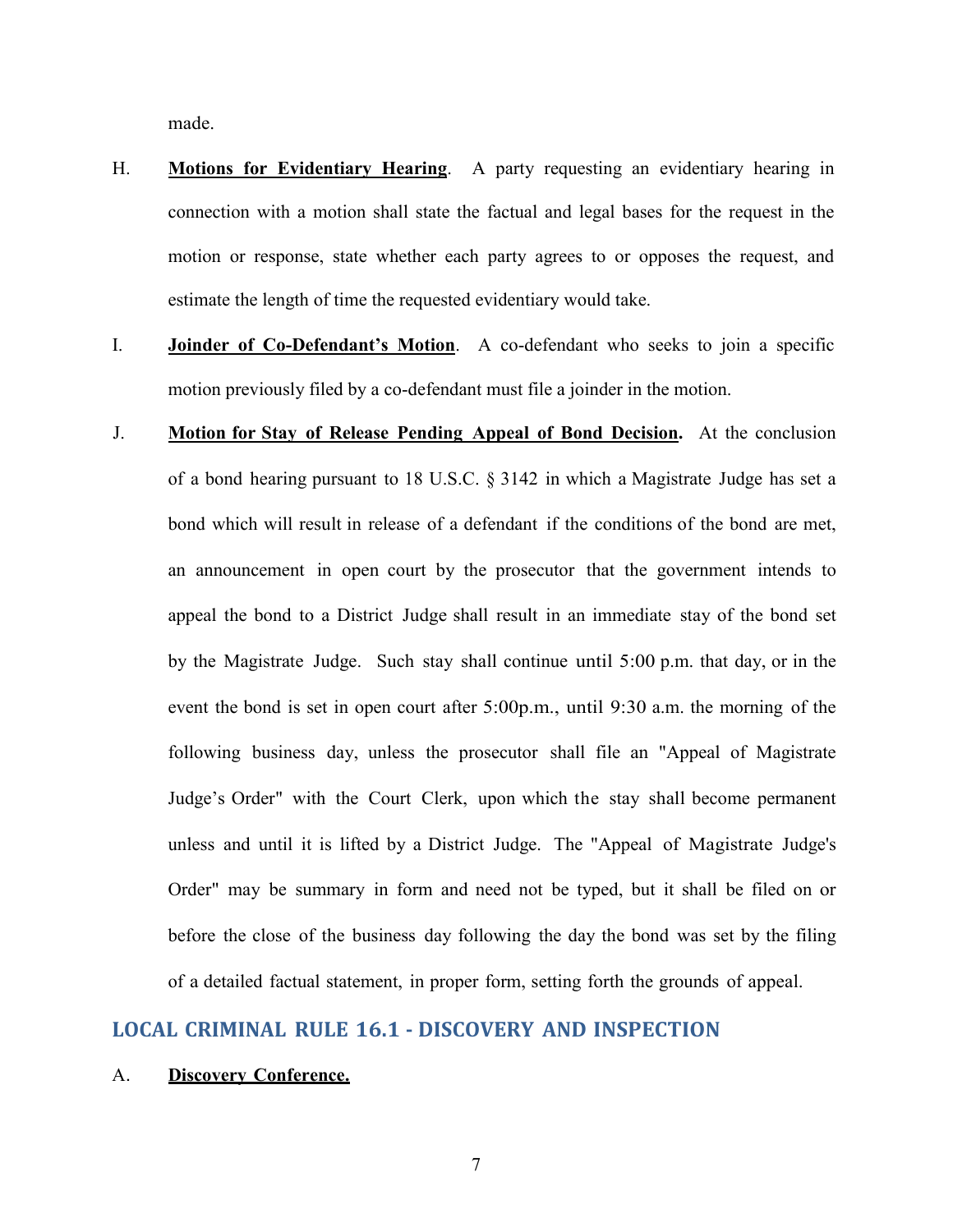The parties are expected to complete discovery themselves and the necessity of filing discovery motions is eliminated except when disputes arise. Discovery orders are hereby eliminated except when irreconcilable disputes arise. The Court shall not hear any such motion unless counsel for the movant certifies in writing to the Court that the opposing attorneys have conferred in good faith and have been unable to resolve the dispute. It is anticipated that the Government will provide discovery to the Defendant contemporaneously with the arraignment. Additionally, at the arraignment, counsel for the Government should be prepared to announce the status of discovery on the record.

#### **B. Protective and Modifying Orders**

For good cause, the court may deny, restrict, or defer discovery and inspection, or grant other appropriate relief.

### <span id="page-10-0"></span>**LOCAL CRIMINAL RULE 17.1.1 - PRETRIAL CONFERENCE**

- A. **Conferences In Criminal Cases.** Pretrial conferences may be held in criminal cases for the purpose of considering such matters as will promote a fair and expeditious trial.
- B. **Stipulations and Exhibits.** Consistent with the applicable Federal Rules of Criminal Procedure, and whenever it can be done without violating or jeopardizing the constitutional rights of the defendant in any criminal case, stipulations should be made at or prior to the pretrial conference with respect to the undisputed facts and the authenticity of documents. Each instrument which either party anticipates may be offered into evidence by either side should be marked with an exhibit number prior to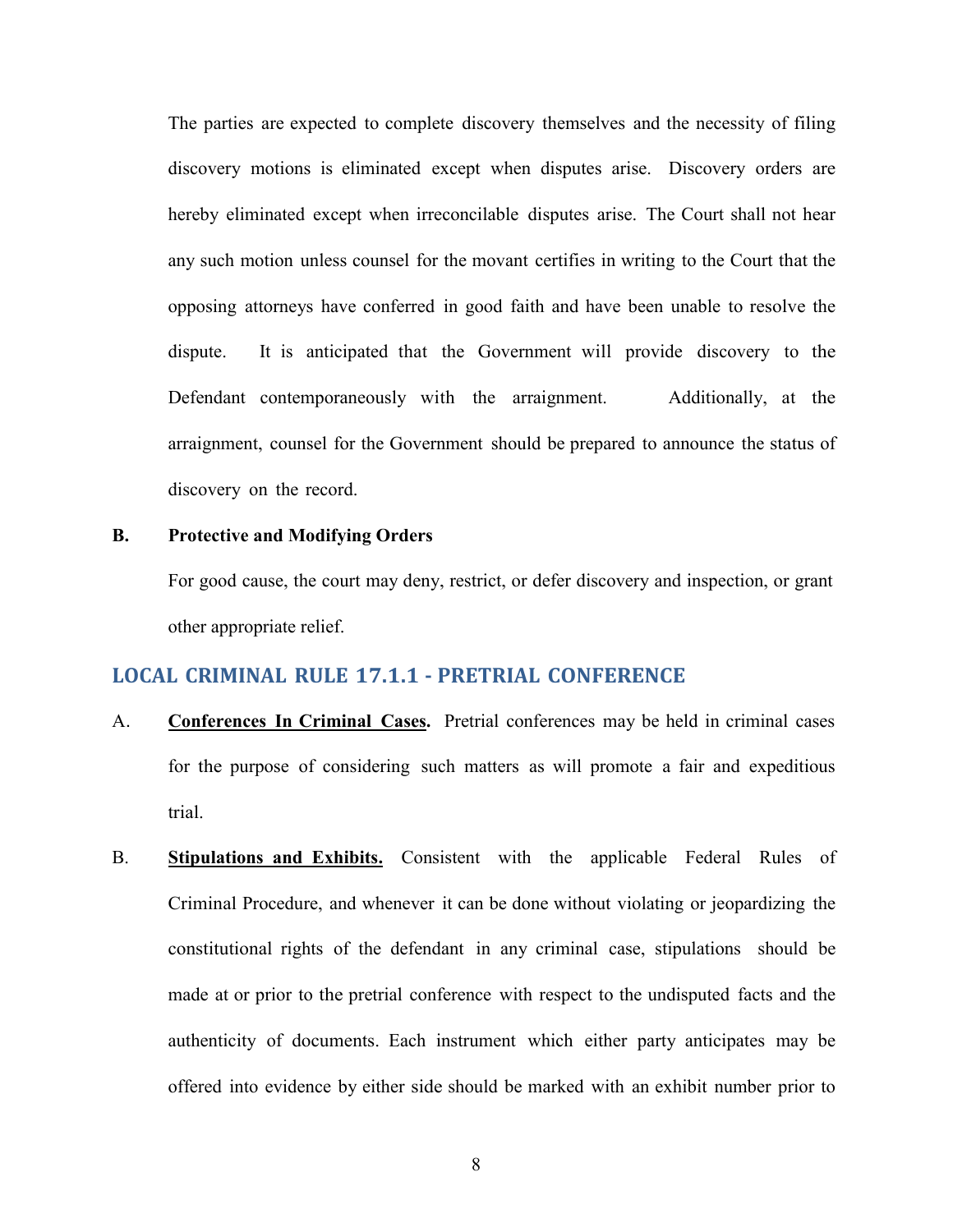the trial.

# <span id="page-11-0"></span>**LOCAL CRIMINAL RULE 26.1 - LISTS OF WITNESSES AND EXHIBITS AT TRIAL**

- A. **List of Witnesses.** At the commencement of the trial, unless otherwise ordered, counsel shall submit to the presiding Judge, the courtroom deputy clerk, and the court reporter, a typewritten list of all witnesses they expect to call. In cases involving treason or other capital offenses, the three-day provision of 18 U.S.C. § 3432 shall apply, unless otherwise ordered.
- B. **List of Trial Exhibits.** At the commencement of a trial, unless otherwise ordered, counsel shall submit to the presiding Judge, the courtroom deputy clerk, and the court reporter a typewritten list of the exhibits intended to be introduced, designated by trial exhibit numbers.
- C. **Withdrawal of Exhibits.** Unless otherwise ordered by the Court, all exhibits introduced in evidence in the trial of the case shall be withdrawn at the close of trial and remain in the custody of the party introducing the evidence. The Court may order the party introducing exhibits that are bulky, heavy, or are firearms or controlled substances to retain custody of such exhibits during the trial. Any such order shall provide for preservation of the exhibit as justice may require.
- D. **Photographs for Appeal.** Exhibits, diagrams, charts and other demonstrative aids used at trial may, under the supervision of the Court, be photographed for use on appeal or otherwise.

### <span id="page-11-1"></span>**LOCAL CRIMINAL RULE 32.1 - PRESENTENCE REPORT**

A. **Disclosure of Presentence Report.** The presentence report shall be deemed to have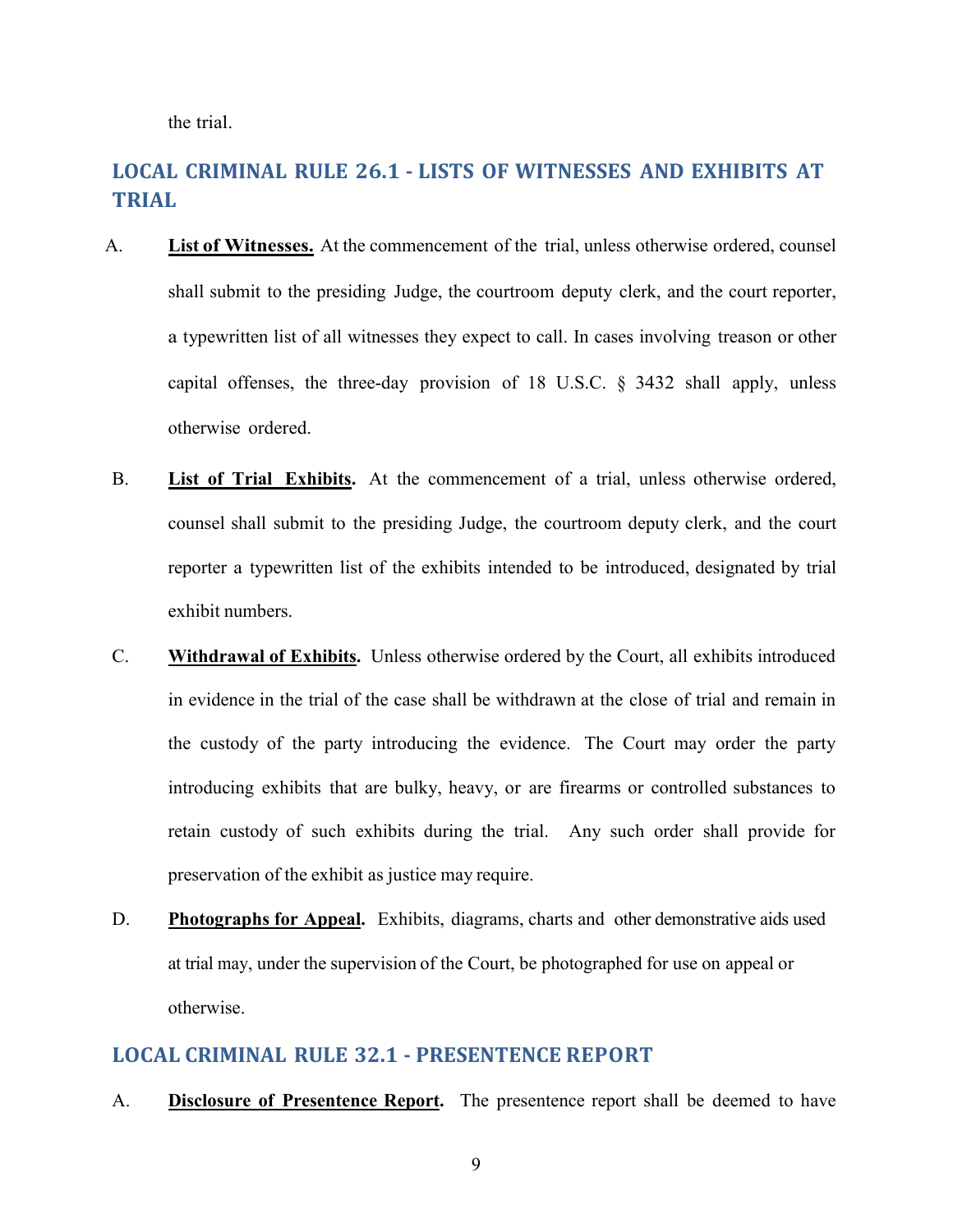been disclosed when a copy of the report is filed in the Court's electronic filing system (CM/ECF). A presentence report filed within the court is a restricted document, that is, access to the document is restricted to counsel for the government, counsel for the defendant, the United States Probation Office and court staff.

- B. **Responses to Objections to Presentence Report.** Within fourteen (14) days after disclosure of the report, counsel for the defendant and the United States shall submit, in writing, any objections that they may have to the report, or a notice of no objections. Said pleadings are to be submitted to the Probation Office and opposing counsel. Opposing counsel shall submit a written response to any objections within seven (7) days. Objections and responses shall be made a permanent attachment to the Presentence Report. After receiving counsel's objections and responses from opposing counsel, the Probation Officer shall conduct any further investigation and make any revisions to the Presentence Report as may be necessary.
- C. **Confidentiality of Presentence Report.** The Presentence Report is a confidential document. Presentence Reports may not be disseminated beyond members of the prosecution or defense team and court staff. The parties shall not disclose personal identifiers from the report, except as allowed by L Cr R 49.3. Other confidential information from the report may only be disclosed for case-related purposes. However, the Probation Office is authorized to provide a copy of the Presentence Report, or any revised version of that report, to the defendant's appellate counsel, counsel for the defendant in revocation proceedings, and to another federal or state probation officer, the United States Sentencing Commission, the United States Parole Board and the Bureau of Prisons without further order of the Court. In the event any party makes substantial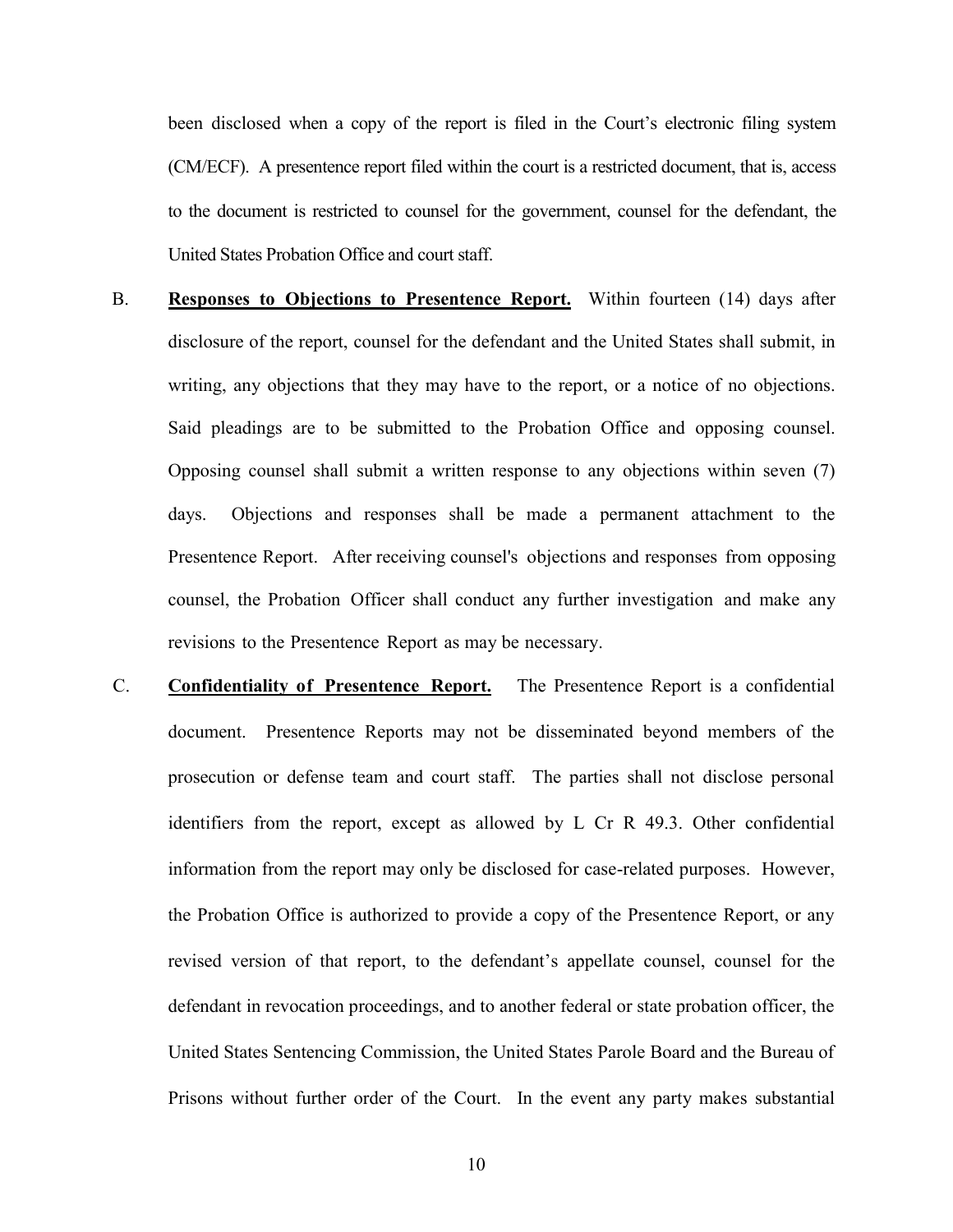reference to the contents of the Presentence Report in any motion, brief, memoranda of law or other document, the party shall apply to the Court for an order authorizing the clerk to file the document under seal*.*

D. **Unresolved Sentencing Factors.** After the final version of the Presentence Report has been provided to the parties, but no later than seven (7) days prior to the sentencing date, the attorney for the government and/or the attorney for the defendant may file with the Court a written statement setting forth their respective positions in regard to the sentencing factors, and facts that have not been resolved. This is to include but is not limited to motions for variance and departure.

### <span id="page-13-0"></span>**LOCAL CRIMINAL RULE 32.2 - SENTENCING CORRESPONDENCE**

Attorneys for all parties shall arrange to have written correspondence on behalf of defendants, victims, or other interested parties, which is submitted for the Court's consideration at sentencing, sent to the Court through the probation office. Upon receipt of such materials, the probation office shall ensure through counsel that all parties have copies of such correspondence prior to sentencing. Any written correspondence sent directly to the Court pertinent to a defendant pending sentencing should also be made available to counsel of record prior to sentencing. Any correspondence received by the Court or the probation office shall be treated in the same manner as the presentence report, and shall not be released to third parties without approval of the Court. Further, any such correspondence shall not be filed of record. An inadvertent failure to supply such correspondence to counsel shall not be a basis for resentencing except to correct a manifest injustice.

Further, in exceptional situations, the Court may determine that certain correspondence

11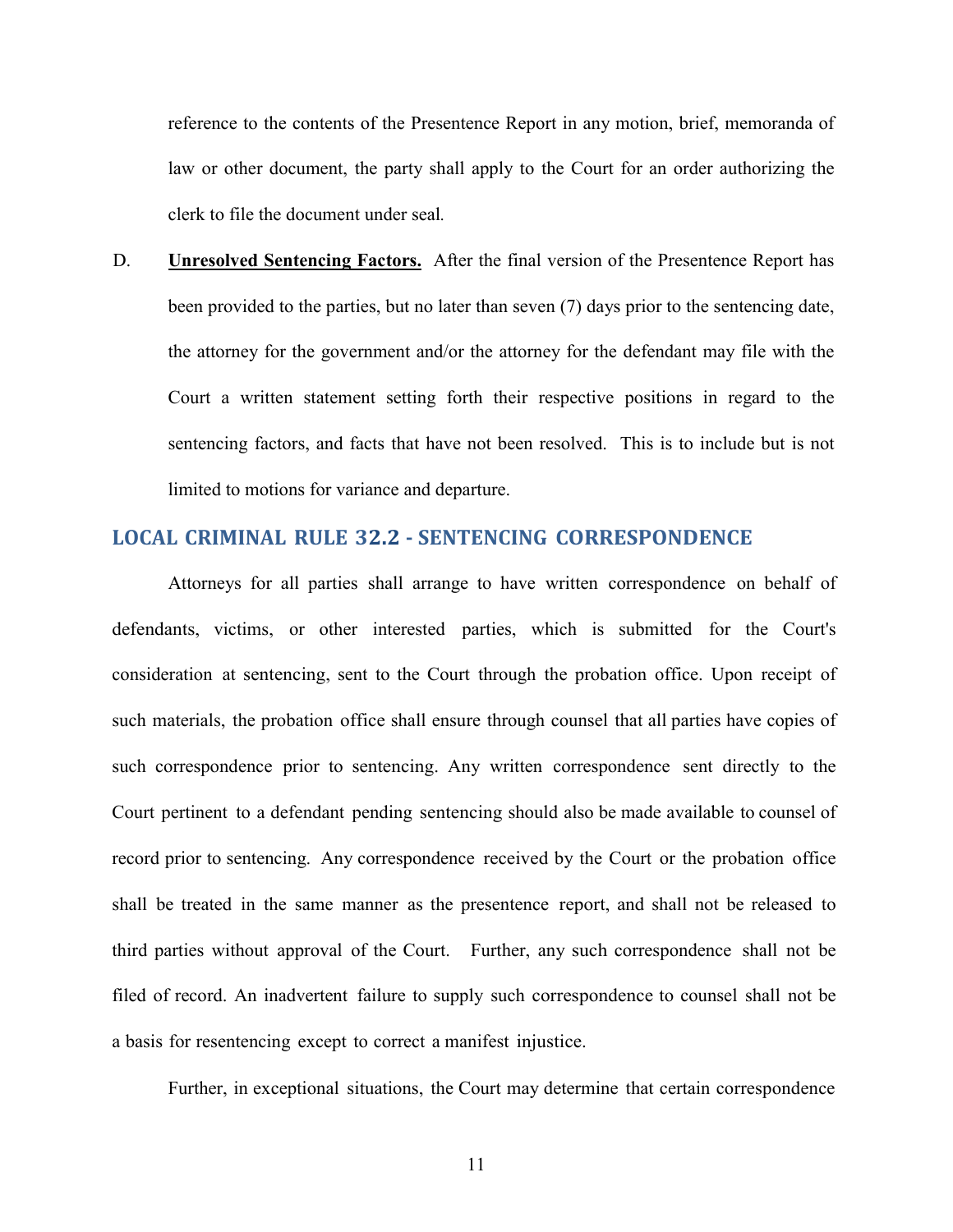involves security or privacy concerns which require the correspondence to be placed under seal and not be furnished to the parties, subject to the provisions of Federal Rules of Criminal Procedure 32.

# <span id="page-14-0"></span>**LOCAL CRIMINAL RULE 49.1 - FILING BY ELECTRONIC MEANS AND PROOF OF SERVICE**

Pursuant to Rule 49(e) of the Federal Rules of Criminal Procedure, the Clerk will accept papers filed, signed, or verified by electronic means that are consistent with technical standards, if any, that the Judicial Conference of the United States establishes. Any paper filed by electronic means pursuant to these rules constitutes a written paper for the purposes of applying these rules and the Federal Rules of Criminal Procedure. Papers filed by electronic means shall be governed by the Court's CM/ECF Administrative Guide of Policies and Procedures (ECF Policy Manual) and orders of the Court. Electronic filing is mandatory except as specified in the ECF Policy Manual.

Pursuant to Federal Rule of Criminal Procedure 49(b), receipt of the Notice of Electronic Filing generated by the Court's Electronic Case Filing System shall constitute the equivalent of service of the paper identified in the notice on persons who have consented to electronic service and who have waived their right to service by personal service or first class mail.

# <span id="page-14-1"></span>**LOCAL CRIMINAL RULE 49.2 - FORMAT OF PAPERS PRESENTED FOR FILING**

A. All papers presented to the Clerk for filing by electronic means or in paper form shall be clearly legible. The paper size shall be  $8\frac{1}{2}$  inches wide by 11 inches long. The print style, including footnotes, shall not be smaller than 12-point font, and margins shall be a minimum of one (1) inch on the top, bottom, and sides. Only one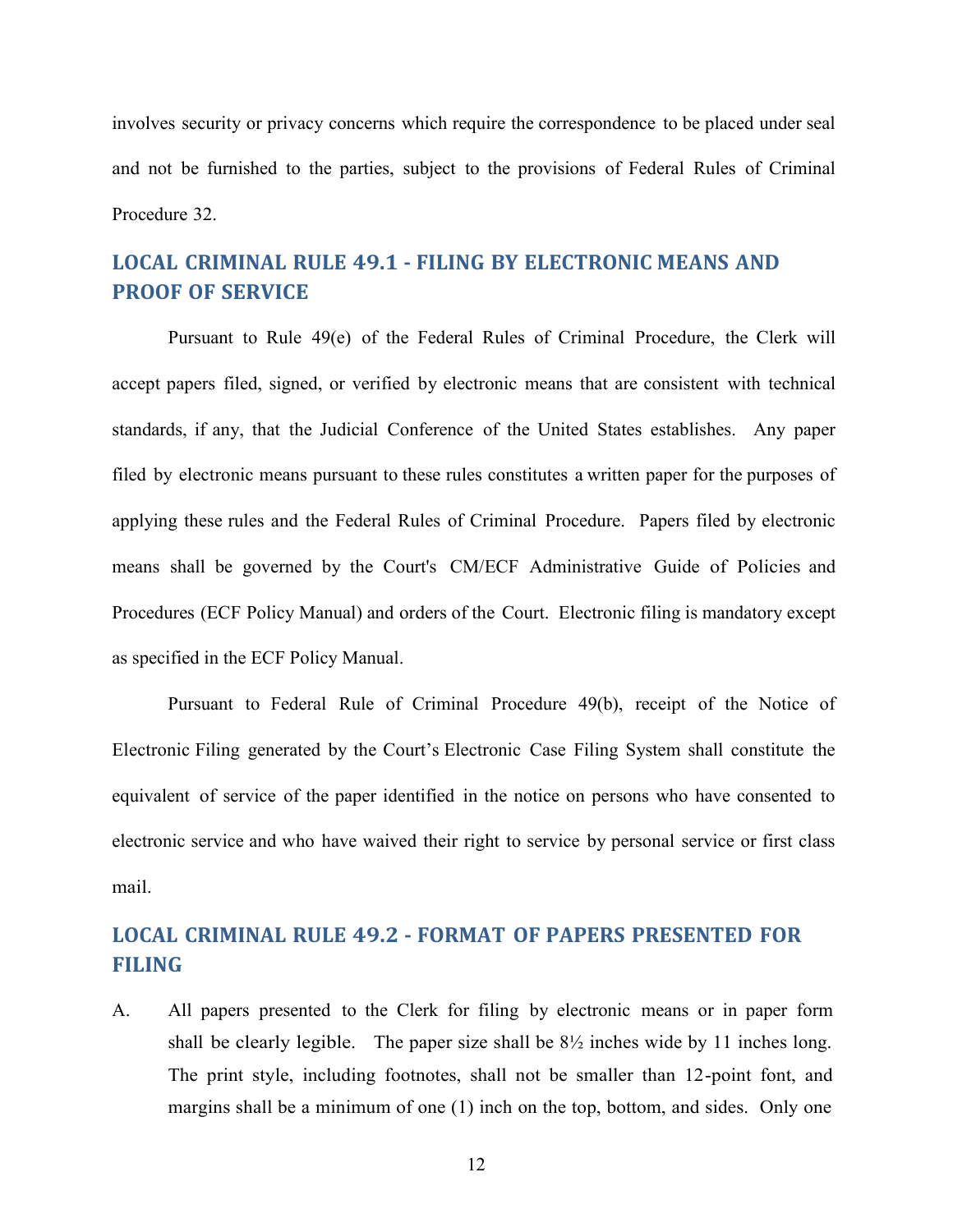side of the paper shall be used, and line spacing shall be no less than 1.5, excluding blocked quotations and footnotes.

- B. Papers presented to the Clerk in paper form for conversion and filing in electronic form shall not be stapled or permanently bound.
- C. Papers that are required by the Court to be retained or filed in paper form as set forth in the ECF Policy Manual shall be stapled or otherwise semi-permanently fastened at the top of the page without the use of paper clips, binder clips, or rubber bands. If the document is too large to staple, it should be two-hole punched at the top and secured with metal prongs. Unless otherwise stated in these local rules, all papers presented to the Clerk for filing in paper form shall consist of an original and one copy.

# <span id="page-15-0"></span>**LOCAL CRIMINAL RULE 49.1.1 - REDACTION OF PERSONAL DATA IDENTIFIERS**

In compliance with the policy of the Judicial Conference of the United States and the E-Government Act of 2002 (Pub. L. 107-347), and in order to promote electronic access to case files while also protecting personal privacy and other legitimate interests, parties shall refrain from including, or shall partially redact where inclusion is necessary, the following personal data identifiers from all pleadings filed with the court, including exhibits thereto, whether filed electronically or on paper, unless otherwise ordered by the court:

- **Social Security Numbers (in civil and criminal cases).** If an individual's Social Security number must be included in a pleading, only the last four digits of that number shall be used.
- **Names of Minor Children (in civil and criminal cases).** If the involvement of a minor child must be mentioned, only the initials of that child shall be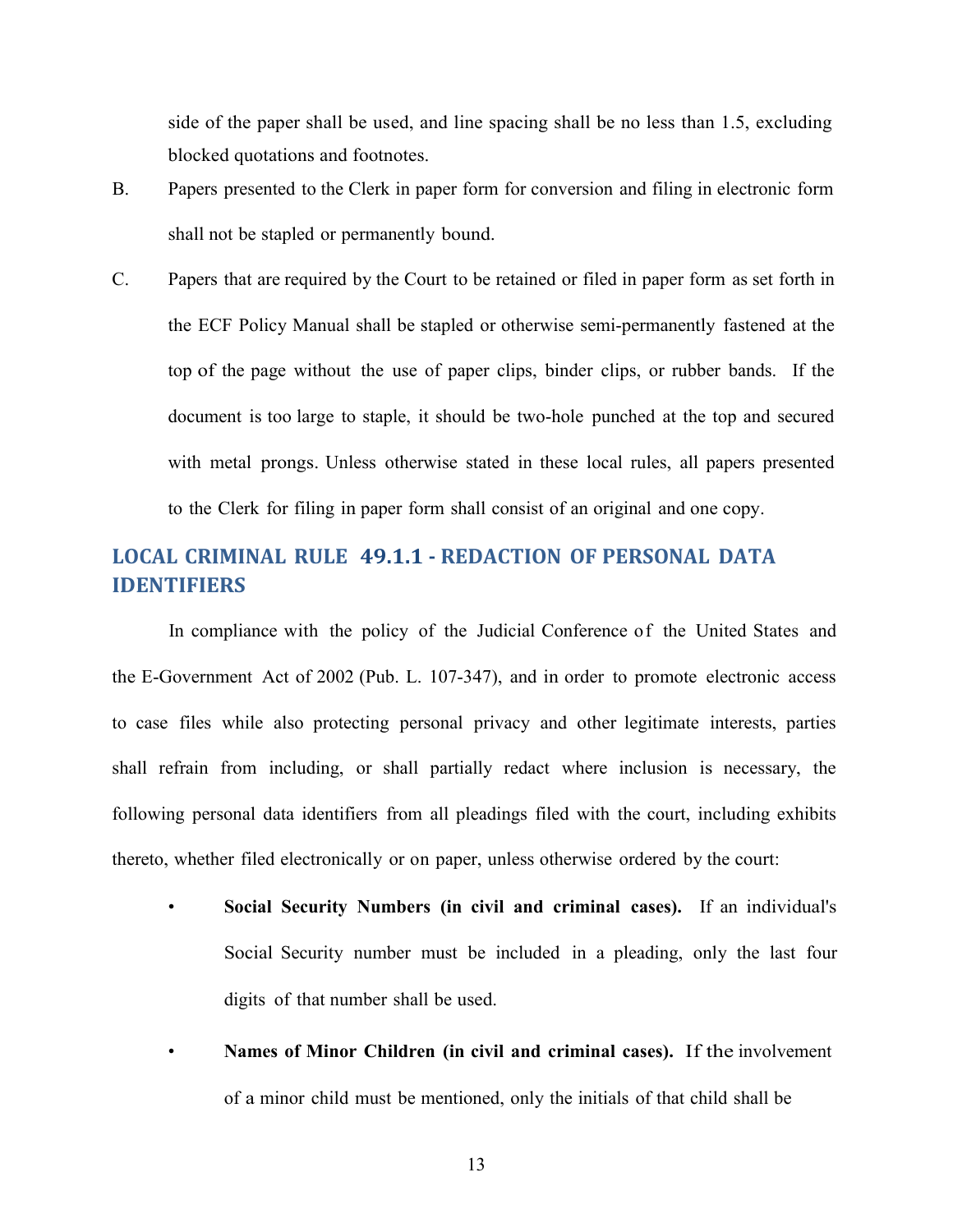used.

- **Dates of Birth (in civil and criminal cases).** If an individual's date of birth must be included in a pleading, only the year shall be used.
- **Financial Account Numbers (in civil and criminal cases).** If financial account numbers are relevant, only the last four digits of these numbers shall be used.
- **Home Addresses (in criminal cases only).** If a home address must be included, only the city and state shall be used.

**The responsibility for redacting these personal data identifiers rests solely with counsel and the parties. The clerk will not review each pleading for compliance with this general rule.**

In addition, parties may refrain from including, or may partially redact where inclusion is necessary, the following confidential information: personal identifying numbers such as driver's license numbers; medical records; employment history; individual financial information; proprietary or trade secret information; information regarding an individual's cooperation with the government; information regarding the victim of any criminal activity; national security information; and sensitive security information as described in 49 U.S.C. §  $114(s)$ .

In compliance with the E-Government A c t of 2002, a party wishing to file a document containing the personal data identifiers or other confidential information listed above may:

• File an unredacted version of the document under seal, which shall be retained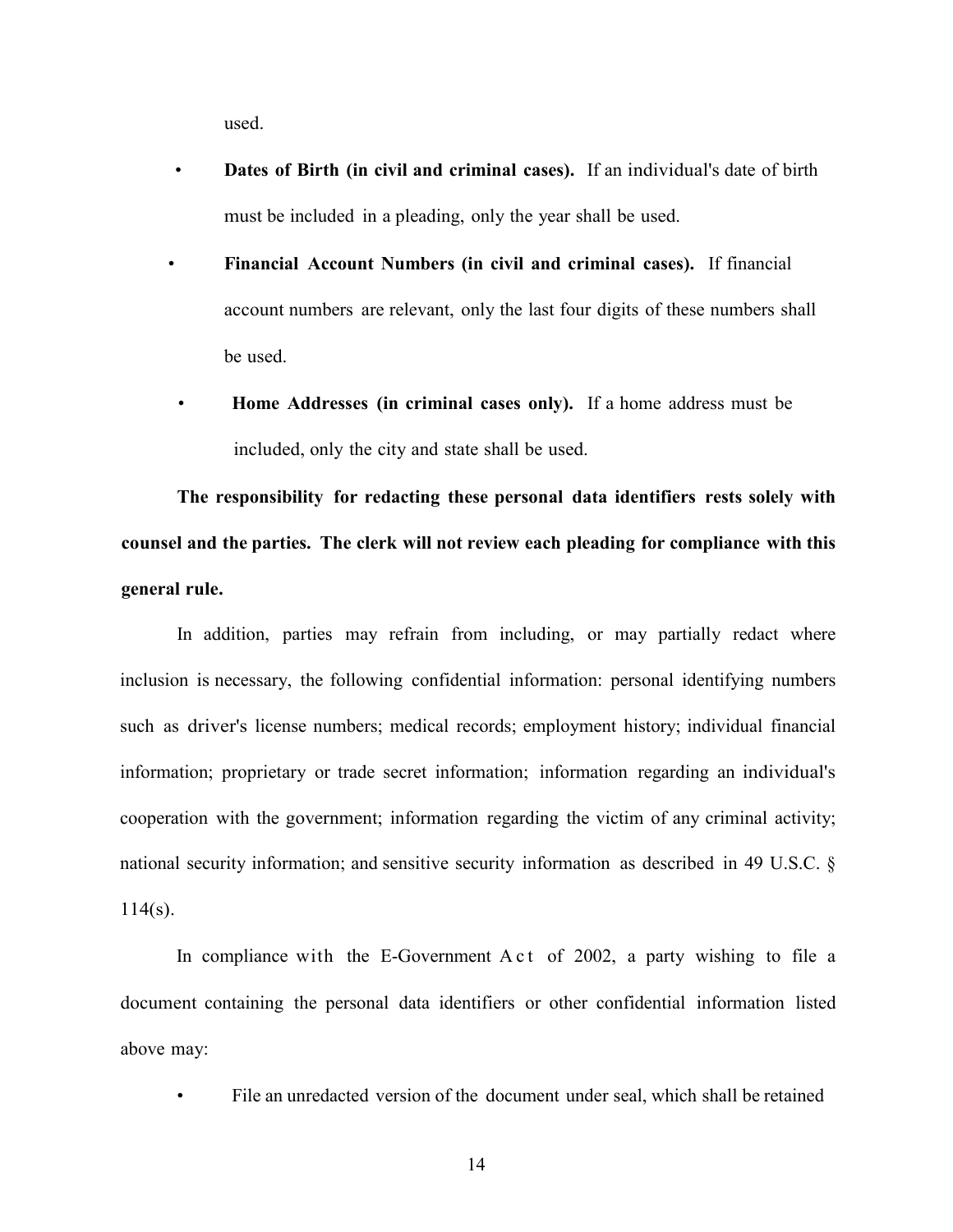by the court as part of the record; **or**

File a reference list under seal. The reference list shall contain the complete personal data identifier(s) and the redacted identifier(s) used in its (their) place in the filing. All references in the case to the redacted identifiers included in the reference list will be construed to refer to the corresponding complete identifier. The reference list must be filed under seal, and may be amended as of right. The reference list shall be retained by the court as part of the record. The Court may, however, still require the party to file a redacted copy of the document for the public file.

### <span id="page-17-0"></span>**LOCAL CRIMINAL RULE 49.1.2– TRANSCRIPT REDACTION**

The Judicial Conference of the United States approved a policy governing the availability of transcripts of court proceedings and the redaction of personal identifiers from those transcripts. Parties are referred to this Court's ECF Policy Manual for the specific procedure to be followed for obtaining the transcript and for redaction requests.

# <span id="page-17-1"></span>**LOCAL CRIMINAL RULE 53.1 - USE OF ELECTRONIC COMMUNICATION DEVICES, PHOTOGRAPHS OR TAPE RECORDERS**

The taking of photographs and operation of tape recorders and radio or television broadcasting in the courthouse during the progress of, or in connection with judicial proceedings, including proceedings before a Magistrate Judge, whether or not court is actually in session, are prohibited unless prior leave is granted by the Court.

The Court prohibits use of cellular telephones, pagers, or other electronic communication devices in the courtroom. A Judge may, however, permit (1) the use of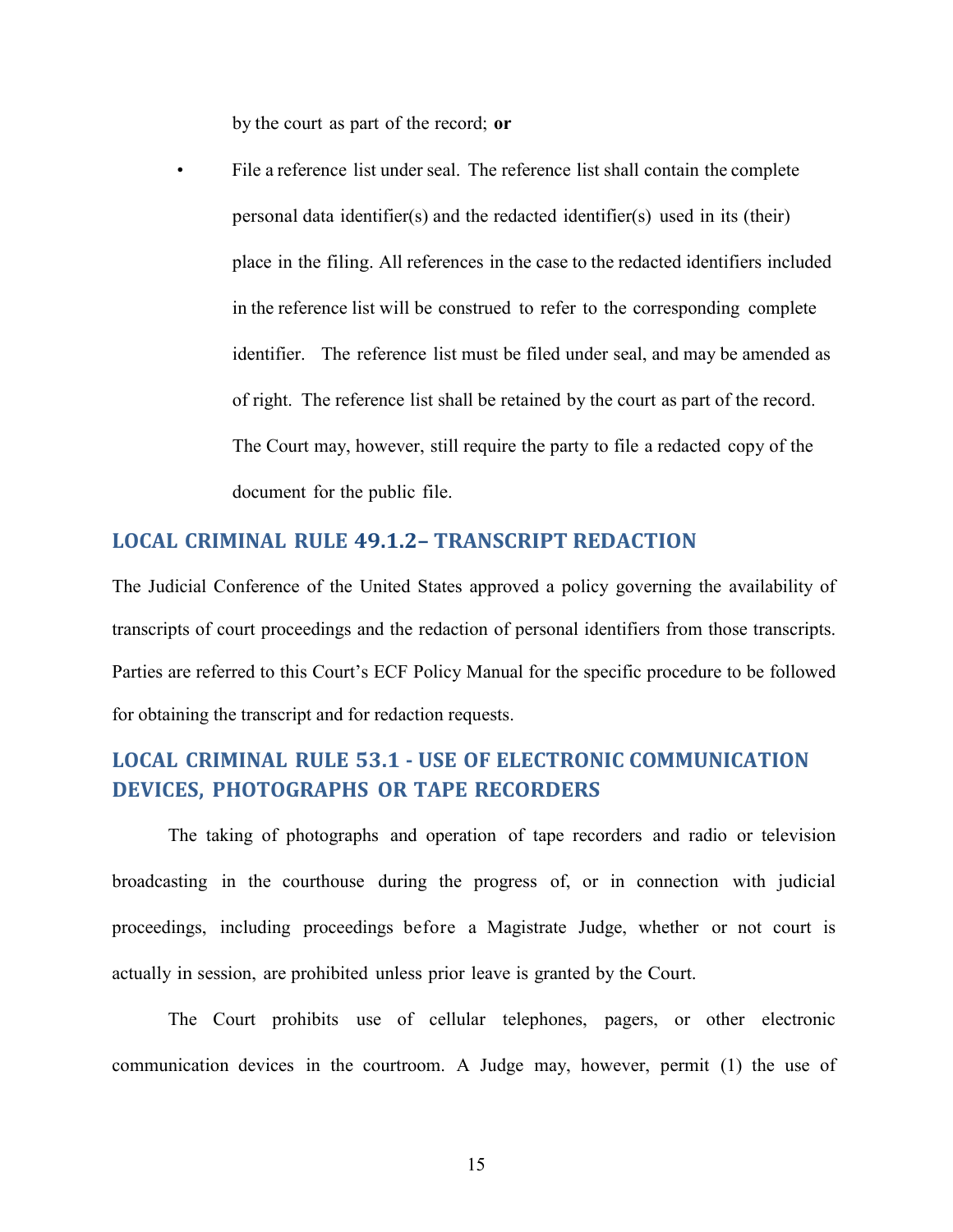electronic or photographic means for the presentation of evidence or the perpetuation of a record; (2) the broadcasting, televising, recording, or photographing of investitive, ceremonial, or naturalization proceedings; and (3) the use of electronic communication devices by attorneys as authorized by General Order No. 13-02.

As used in this Rule, the term "courthouse" means any place within the Ed Edmondson Federal Building in Muskogee, Oklahoma, or any other place in this district where federal criminal proceedings are being conducted.

# <span id="page-18-0"></span>**LOCAL CRIMINAL RULE 57.1 - RELEASE OF INFORMATION BY ATTORNEYS IN CRIMINAL CASES**

- A. **Release of Information or Opinions.** It is the duty of the lawyers or law firm not to release, or authorize the release of, information or opinions which a reasonable person would expect to be disseminated by any means of public communication, in connection with pending or imminent criminal litigation with which a lawyer or law firm is associated, if there is a reasonable likelihood that such dissemination will interfere with a fair trial or otherwise prejudice the due administration of justice.
- B. **Extrajudicial Statements During Investigation.** With respect to a grand jury or other pending investigation of any criminal matter, a lawyer participating in, or associated with, the investigation shall refrain from making any extrajudicial statement which a reasonable person would expect to be disseminated by any means of public communication, that goes beyond the public record or that is not necessary to inform the public that the investigation is underway, to describe the general scope of the investigation, to obtain assistance in the apprehension of a suspect, to warn the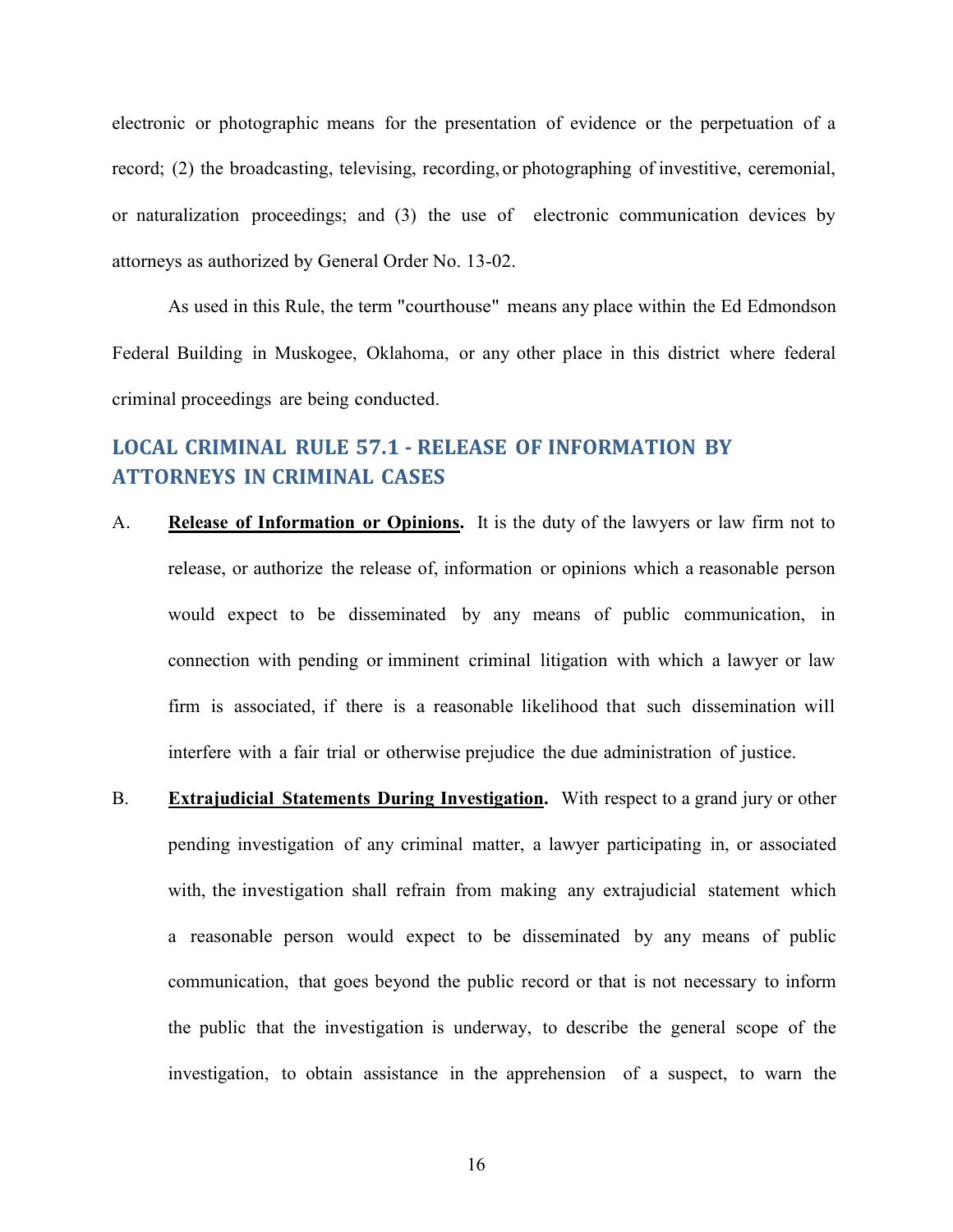public of any dangers, or otherwise to aid in the investigation.

- C. **Extrajudicial Statements After Investigation.** From the time of arrest, issuance of an arrest warrant, or the filing of a complaint, information, or indictment in any criminal matter, until the commencement of trial or disposition without trial, a lawyer or law firm associated with the prosecution or defense shall not release, or authorize the release of, any extrajudicial statement which a reasonable person would expect to be disseminated by any means of public communication, relating to that matter and concerning:
	- 1. The prior criminal record (including arrests, indictments, or other charges of crime) or the character or reputation of the accused, except that the lawyer or law firm may make a factual statement of the accused's name, age, residence, occupation, and family status and, if the accused has not been apprehended, a lawyer associated with the prosecution may release any information necessary to aid in apprehension of the accused or to warn the public of any dangers the accused may present;
	- 2. The existence or contents of any confession, admission, or statement given by the accused, or the refusal or failure of the accused to make any statement;
	- 3. The performance of any examinations or tests or the accused's refusal or failure to submit to an examination or test;
	- 4. The identity, testimony, or credibility of prospective witnesses, except that the lawyer or law firm may announce the identity of the victim if the announcement is not otherwise prohibited by law;
		- 17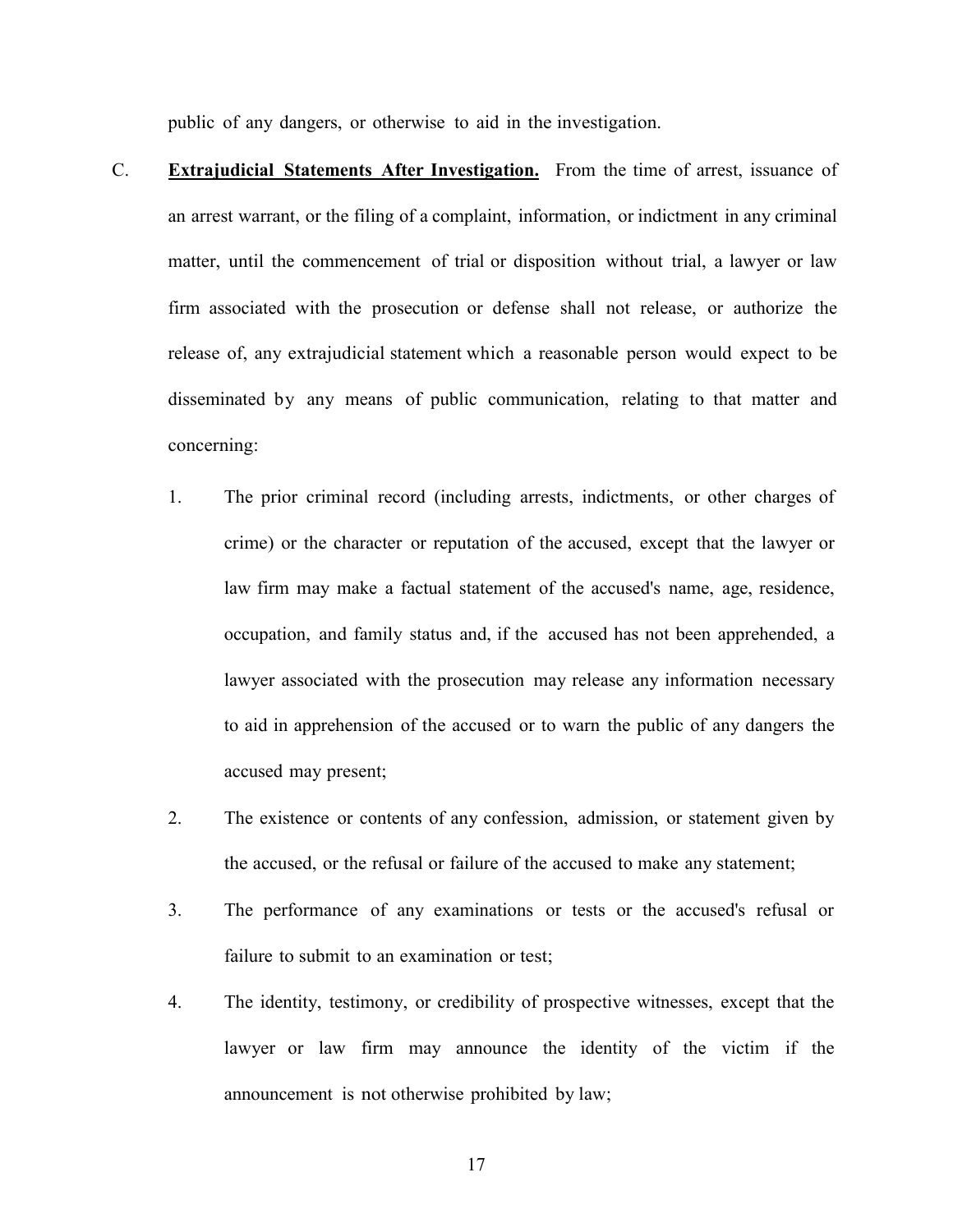- 5. The possibility of a plea of guilty to the offense charged or a lesser offense; or
- 6. Any opinion as to the accused's guilt or innocence, or as to the merits of the case, or the evidence in the case.
- D. **Statements Permitted**. The foregoing shall not be construed to preclude the lawyer or law firm during this period, in the proper discharge of the lawyer's or the law firm's official or professional obligations, from: (1) announcing the fact and circumstances of arrest (including time and place of arrest, resistance, pursuit, and use of weapons); (2) announcing the identity of the investigating and arresting officer or agency, and the length of the investigation; (3) announcing at the time of seizure of any physical evidence other than a confession, admission or statement, a description of the evidence seized; (4) disclosing the nature, substance, or text of the charge, including a brief description of the offense charged; (5) quoting or referring without comment to public records of the Court in the case; (6) announcing the scheduling or result of any stage in the judicial process; (7) requesting assistance in obtaining evidence; or (8) announcing without further comment that the accused denies the charges made against him or her.
- E. **Extrajudicial Statements During Trial.** During a jury trial of any criminal matter, including the period of selection of the jury, no lawyer or law firm associated with the prosecution or defense shall give or authorize any extrajudicial statement or interview relating to the trial, the parties, or the issues in the trial which a reasonable person would expect to be disseminated by means of public communication, if there is a reasonable likelihood that such dissemination will interfere with a fair trial, except that the lawyer or law firm may quote from, or refer without comment to, public records of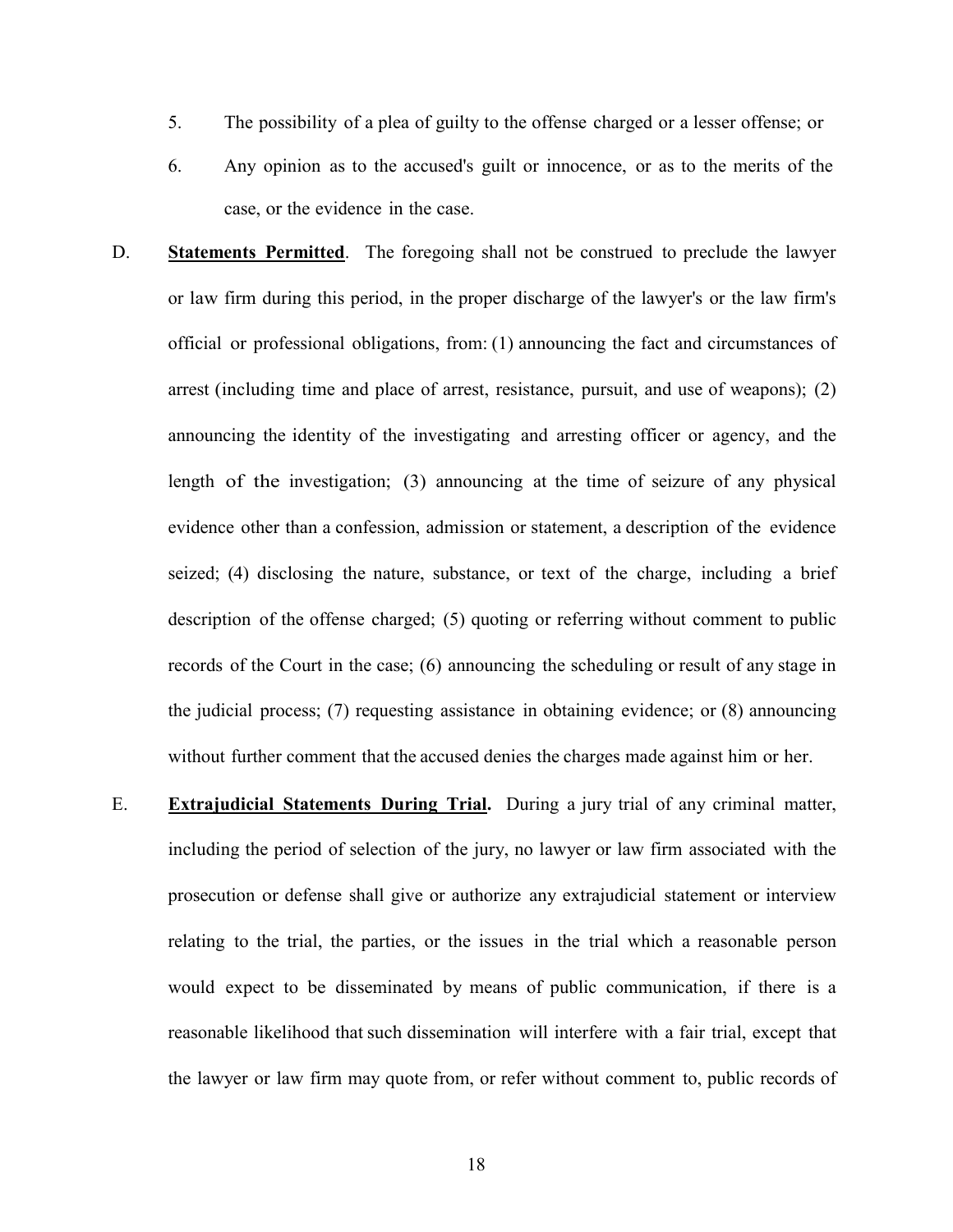the Court in the case.

F. **Special Situations.** Nothing in this Rule is intended to preclude the formulation or application of more restrictive rules relating to the release of information about juvenile or other offenders, to preclude the holding of hearings or the lawful issuance of reports by legislative, administrative, or investigative bodies, or to preclude any lawyer from replying to charges of misconduct that are publicly made against him or her.

# <span id="page-21-0"></span>**LOCAL CRIMINAL RULE 57.2 - PLAN FOR IMPLEMENTING THE CRIMINAL JUSTICE ACT PURSUANT TO 18 U.S.C. § 3006A**

- A. **Criminal Justice Act Plan.** A Federal Public Defender organization, supervised by a Federal Public Defender, shall assist in the administration of the Court's Criminal Justice Act Plan and maintain a register of eligible attorneys. The Plan for Implementing the Criminal Justice Act is on file in the Court Clerk's office.
- B. **Claims for Compensation.** All Criminal Justice Act (CJA) vouchers shall be submitted within forty-five (45) days after a case is dismissed or after a defendant is sentenced. Any voucher submitted beyond forty-five (45) days and less than one (1) year after the case is dismissed or after a defendant is sentenced shall be accompanied by a letter demonstrating good cause why the voucher should be paid. Any application, letter or vouchers submitted more than one (1) year after the case is dismissed or after a defendant is sentenced shall be summarily denied.
- C. **Withdrawal of Appointed Counsel.** Prior to sentencing, withdrawal of appointed counsel shall be by leave of this Court upon written application. After sentencing,